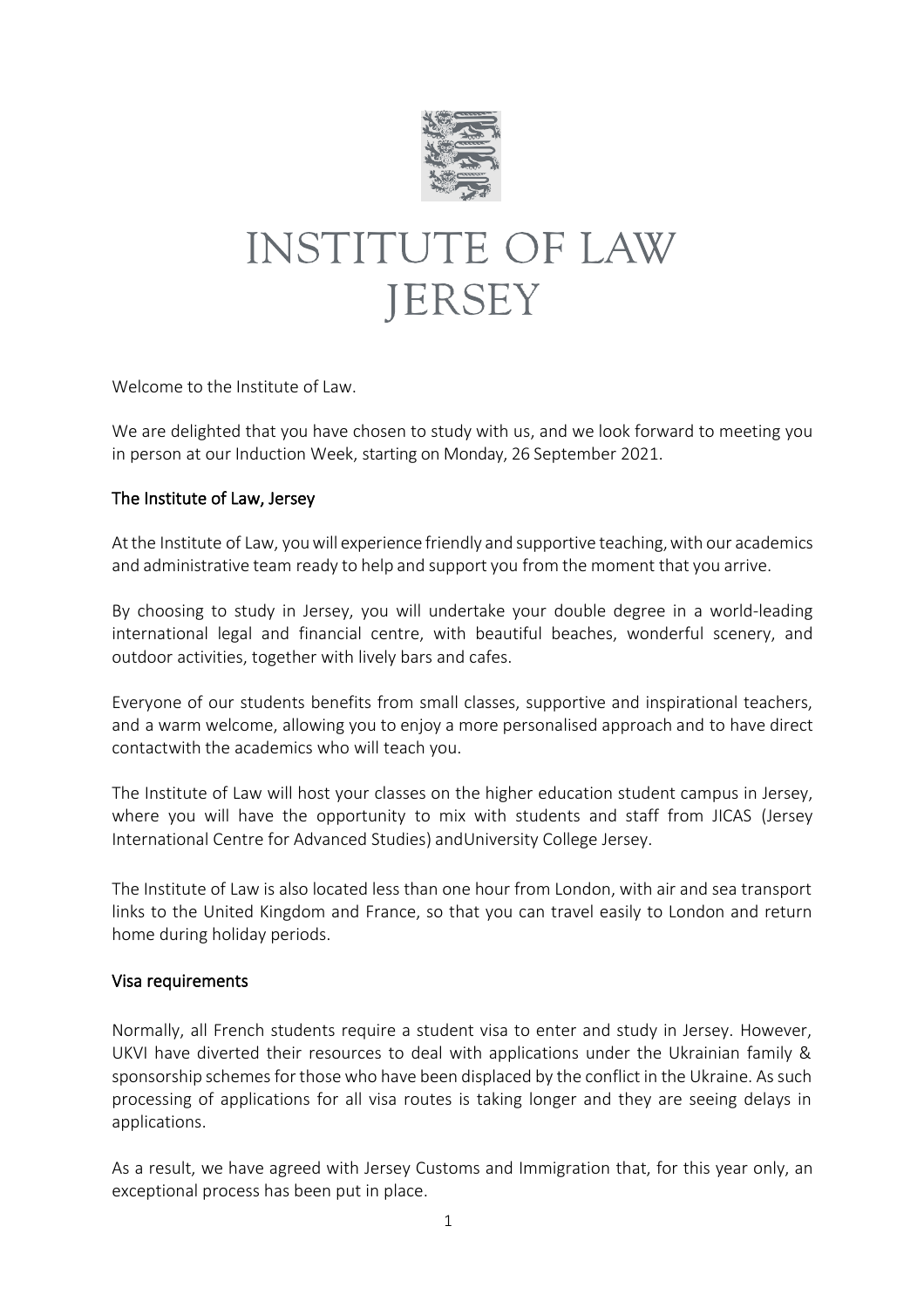If you are a French national The Institute of Law will provide a full list of all students to Jersey Customs and Immigration, including copies of valid passports, offer letters from Institute of Law and course details, they will do the necessary 'visa' checks on each and notify the Institute who can travel to Jersey.

For this purpose, as a matter of urgency, please send a photocopy/picture of your passport to [administration@lawinstitute.ac.je](mailto:administration@lawinstitute.ac.je), with your email subject marked as 'Passport information for September 2022 application'.

If you are a national of the countries listed in appendix A (below) you must apply for your visas via UKVI and have them granted before travelling to Jersey. If this applies to you, please contact us on [administration@lawinstitute.ac.je](mailto:administration@lawinstitute.ac.je) marking your email, FAO of Sarah McCluskey and we'll help you through this process.

For French nationals, once you have arrived in Jersey you must apply to Jersey Customs and Immigration for leave to remain. This must be done within 3 weeks of the start of the course.

## Accommodation

Here are some useful links to learn about living in Jersey

- [Institute of Law](https://www.lawinstitute.ac.je/living-in-jersey/) accommodation page
- [Visit Jersey](https://www.jersey.com/)
- [About living in Jersey \(gov.je\)](https://www.gov.je/LifeEvents/MovingToJersey/LivingInJersey/pages/home.aspx)

We encourage you to research and book your accommodation as soon as possible, as rooms are limited.

Currently, most of our students choose the option of communal living at Fairholme guest house (see the Institute of Law accommodation page link above), which is managed by ITC Properties.

ITC accommodation needs to be booked directly with Sid Brown and his team on +44 (01534) 741305 or by email on [enquiries@itcproperties.co.uk](mailto:enquiries@itcproperties.co.uk)

You can find out about other options by joining the Institute of Law Facebook [accommodation](https://www.facebook.com/groups/334279020356382/)  [group](https://www.facebook.com/groups/334279020356382/).

## Your Degree

Studying at the Institute of Law combines degrees from two prestigious universities: Université Toulouse 1 Capitole and the University of London. Both the LLB and *licence en droit can* be obtained within three years, ensuring that you are a sought-after candidate when it is time for you to enter the employment market.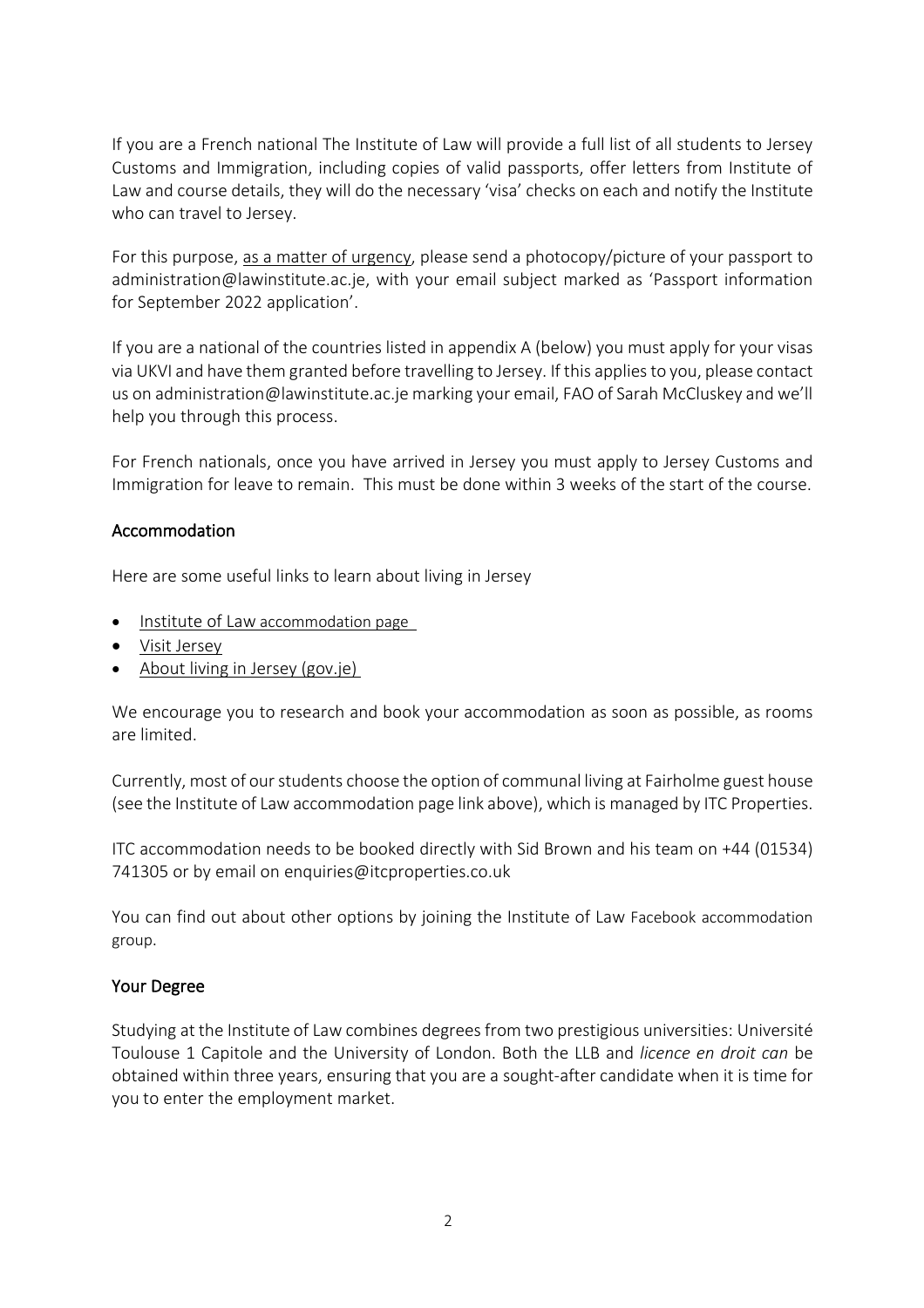#### Classes

Students are required to attend both lectures and tutorials while studying at the Institute of Law. Attendance records will be kept.

Lectures are designed to provide an overview of a topic area and introduce key principles, legislation and case law.

Tutorials are taught in smaller groups and are intended to provide deeper learning, more interactive discussion and an opportunity for students to understand each subject more fully.

Outside of class times, students are warmly encouraged to prepare for classes and assessments at the Institute.

A personalised timetable detailing your lecture and tutorial times will be sent to you in September. Note, where necessary, classes may occasionally take place at weekends.

#### Modules

#### *Year One*

All students will be enrolled on the four compulsory subjects in their first year. These are:

- Legal System and Method
- Public Law
- Contract Law
- Criminal Law

You will also study the following French law subjects in your first year:

- Droit constitutionnel 1 & 2
- Droit administratif 1 & 2

#### *Year Two*

In year two, you will have the option to choose from the three pathways listed below. In your first year, you will meet with your personal tutor to discuss your pathway preferences, so that you can be enrolled for those subjects that best suit your interests and career goals.

- Pathway 1: Foundations of Legal Knowledge Students enrolled on this degree pathway will study traditional legal subjects. It is an essential pathway for anyone who wishes to practice as a barrister in England & Wales.
- Pathway 2: Commercial Law This degree pathway may be of interest to students who seek careers in corporate or commercial law, either with law firms or industry, or as litigation specialists for commercial clients.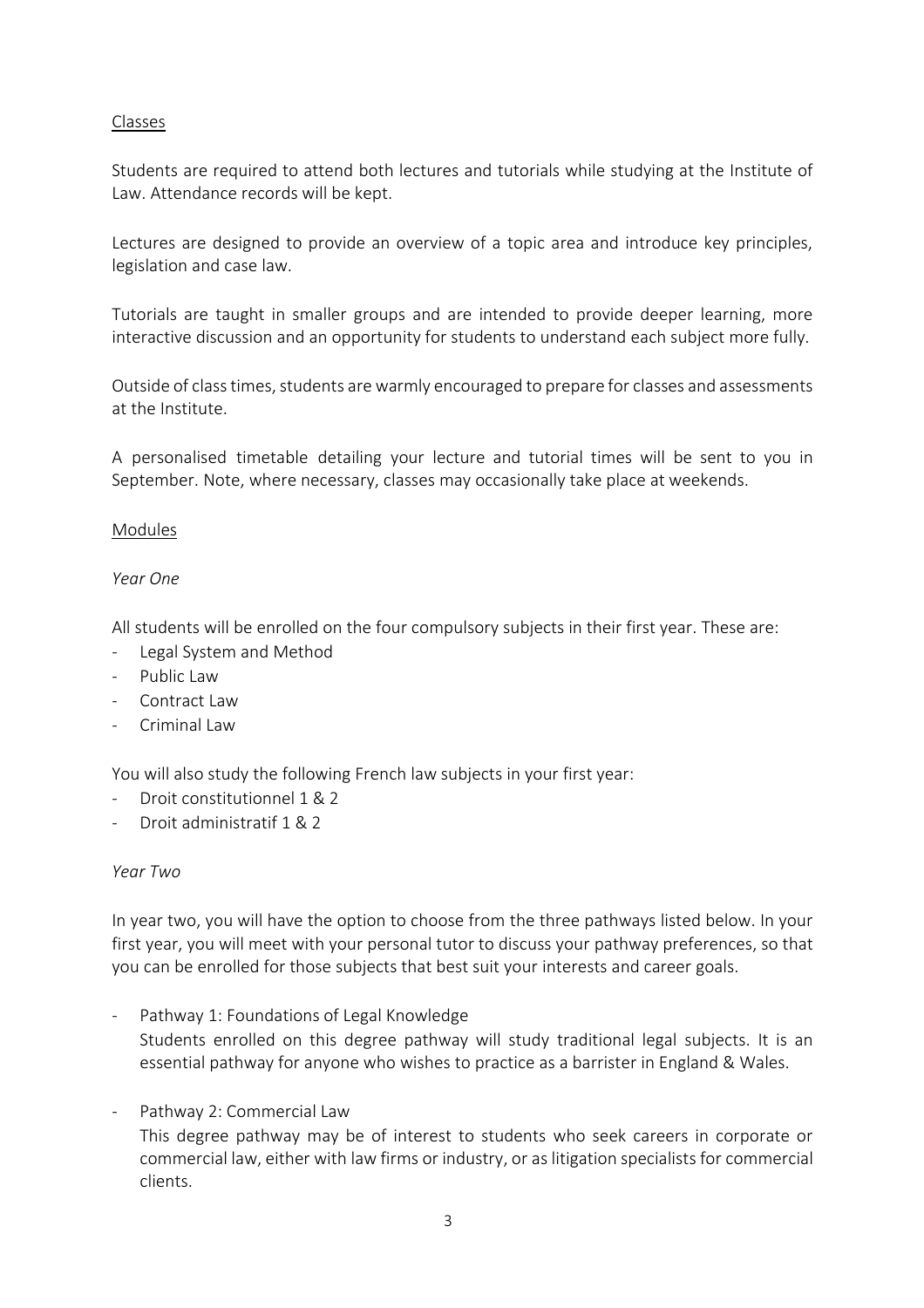# - Pathway 3: International Law

This pathway will be useful for students who are interested in a careers as international lawyers, either in practice or for inter-governmental organisations (IGOs) or nongovernmental organisations (NGOs) such as the UN, OECD, OSCE, The International Red Cross, or similar organisations.

You will also study the following French law subjects in your second year:

- Droit privé
- Droit penal
- Droit de la famille
- Droit des contrats

## *Year Three*

In year three, students return to France to study the remaining French modules, delivered by the Université Toulouse 1 Capitole. Students will also complete the Jurisprudence module for their LLB.

#### *Registration*

Please note, all double degree students will be registered on the Certificate of Higher Education in Law (CertHE) for their first year of study towards an LLB with the Institute and the University of London.

To register you on the CertHE, the Institute will send you a link with login details so that you can complete a brief online test. This test is designed simply to illustrate your English language skills and to give you an opportunity to review a basic legal problem. It is reviewed and approved by the Institute of Law, and confirmation of your suitability for the LLB programme is then confirmed to the University of London.

Following the successful completion of the first year of study, double degree students are automatically transferred to the LLB programme.

## Other Activities

## Mooting

During your time at the Institute of Law, you will have the opportunity to practice your legal skills as part of our 'mooting' or mock court competition, which is scheduled to take place in the first week of the second term.

## Work Experience and Mentoring

You may also use some of your free time to take up part-time work experience at one of Jersey's local law firms. The Institute of Law has excellent links with local practitioners and will work to support you to find work experience of up to 20 hours per week, or holiday internships.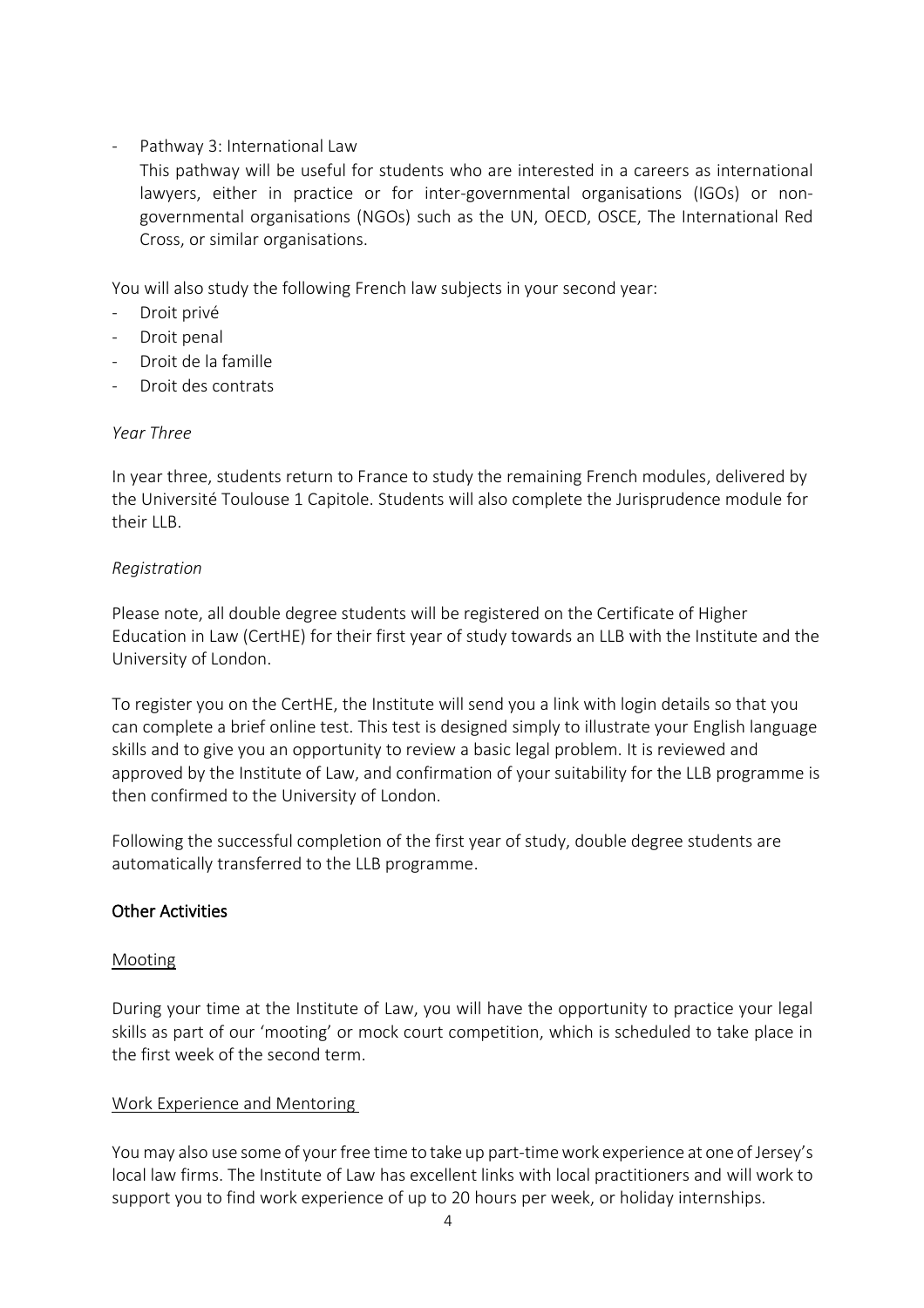The team at the Institute will also be ready to enrol you on our mentoring programme, where you will be introduced to a local practitioner, who will also support you while you are studying with us.

### Social Activities

Throughout the year, you will be invited to join the Institute for some fun events and activities. Music Bingo was a particular hit last term!

We will also share other events, activities and a wide range of sports memberships for you to make the most of while you are living in Jersey.

#### COVID-19 plans

We will always follow the current Jersey Government guidelines regarding COVID-19, and keep you updated regularly.

For the year ahead, we are planning to deliver all our classes face to face.

The Institute has clear contingency plans for classes to continue in small and accessible groups and without interruption, via our online provision, where absolutely necessary.

#### Important Dates

The first important date for you to note is your welcome event at the Institute of Law. This will take place on Monday 26 September 2022 at the Institute. This event willmark the start of your Induction Week.

Additional induction activities and study skills classes will take place over the course of Induction Week. You will receive a timetable for these additional events during September, including a form to sign up to social events and sporting activities.

All of the events and classes have been planned to help you settle into island life, to finalise your registration with the University of London and to ease you into your studies with the Institute. For these reasons, attendance at induction events is compulsory.

| Event                 | Date                   |
|-----------------------|------------------------|
| <b>Induction Week</b> | 26 - 30 September 2022 |
|                       |                        |
| Term One begins       | 3 October 2022         |
|                       |                        |
| Autumn Reading Week   | $7 - 11$ November      |
|                       |                        |
|                       |                        |

#### 2022-23 Key Dates Calendar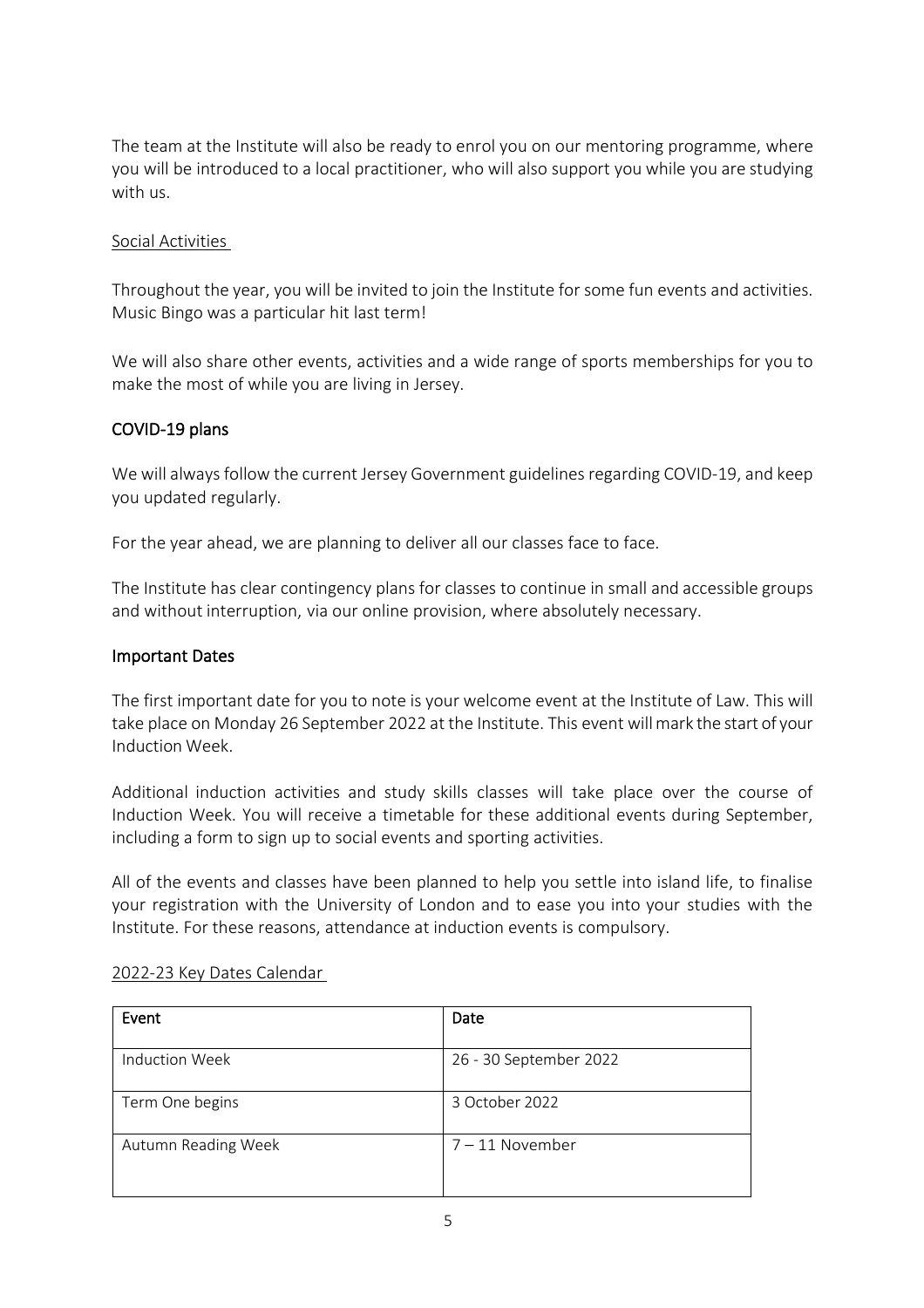| Term One ends                          | 16 December 2022                  |
|----------------------------------------|-----------------------------------|
| Christmas closure                      | 19 December 2022 - 2 January 2023 |
| Term Two begins<br>Mooting competition | 3 January 2023                    |
| Term Two classes begin                 | 10 January 2023                   |
| Winter Reading Week                    | 13 - 17 February 2023             |
| Term finishes                          | 31 March 2023                     |

#### Fees and Payment

The total fee for the year is £8900. This is made up of the following payments:

| London Registration<br>Fee |           | £578.00   | Paid direct to London at Registration                                         |
|----------------------------|-----------|-----------|-------------------------------------------------------------------------------|
| London Module Fee          | 4 modules | £720.00   | Paid direct to London at Registration<br>Paid direct to London at Examination |
| London Exam Fee            | 4 modules | £876.00   | entry                                                                         |
| Institute of Law Course    |           |           |                                                                               |
| Fee                        | 4 modules | £6.726.00 | Paid to the Institute                                                         |

An invoice for your first year of study will be sent to you in August.

The Institute fees will then be payable in two instalments: 50% in advance of your studies, by 15 September, with the remaining 50% due by the start of the second term, on 3 January.

University of London fees will be paid by you directly to London via their registration portal.

#### Your Next Steps

- Send us a photo copy of your passport to progress your Visa entry requirements;
- Look for our email which will invite you to complete the CertHE test online, as the first step to register with the University of London. Please complete the test as soon as possible after receiving your login details;
- After you have completed the registration process with the University of London, please e-mail your UoL student number to [administration@lawinstitute.ac.je;](mailto:administration@lawinstitute.ac.je)
- Make sure you have confirmed your place via ParcourSup;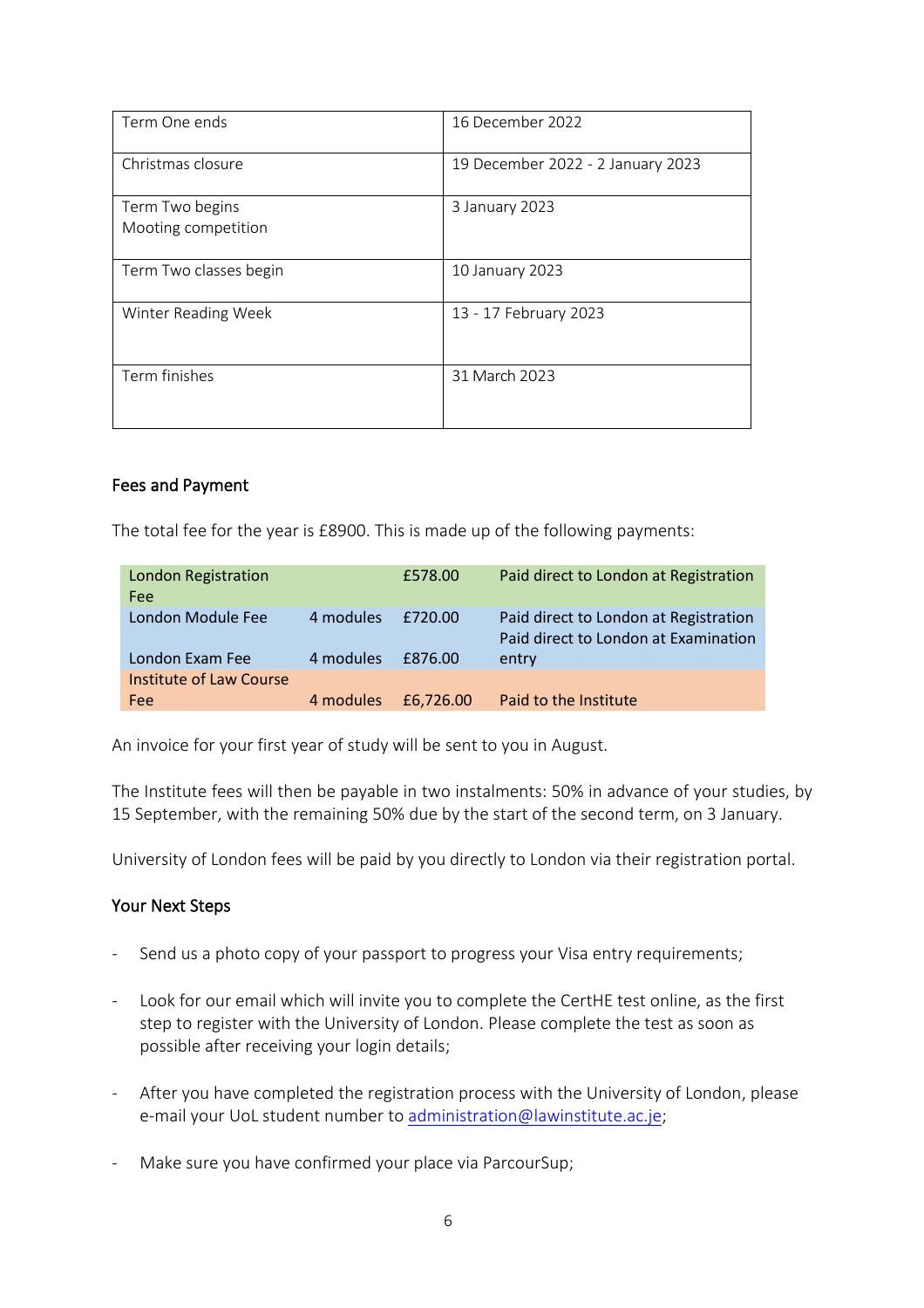- Satisfy the English language requirements for registration with the University of London. Last year, our students found the [Duolingo option](https://london.ac.uk/applications/how-apply/english-requirements) to be quicker than others available;
- Book your Jersey accommodation;
- For more information about the Institute, please also follow us on  $-$ [Facebook](https://www.facebook.com/InstituteofLawJsy/) **[Twitter](https://twitter.com/InstofLawJersey)**

The Institute of Law in Jersey is a wonderful place to get a world-leading degree while experiencing the best that life has to offer. We hope that you will enjoy studying with us as much as we will enjoy supporting you on your journey towards gaining your double degree.

We look forward to being in touch soon with more information on:

- Registering on our student information system
- Your registration with the University of London
- Signing up to our exciting Induction Week events from Monday, 26 September

Do not hesitate to get in touch with us directly by emailing *administration@lawinstitute.ac.je* if you have any additional queries in the meantime.

We look forward to welcoming you soon.

Minut banden

Miceal Barden, Dean & CEO Sasha Holden Associate Dean & Associate Professor of Law Institute of Law, Jersey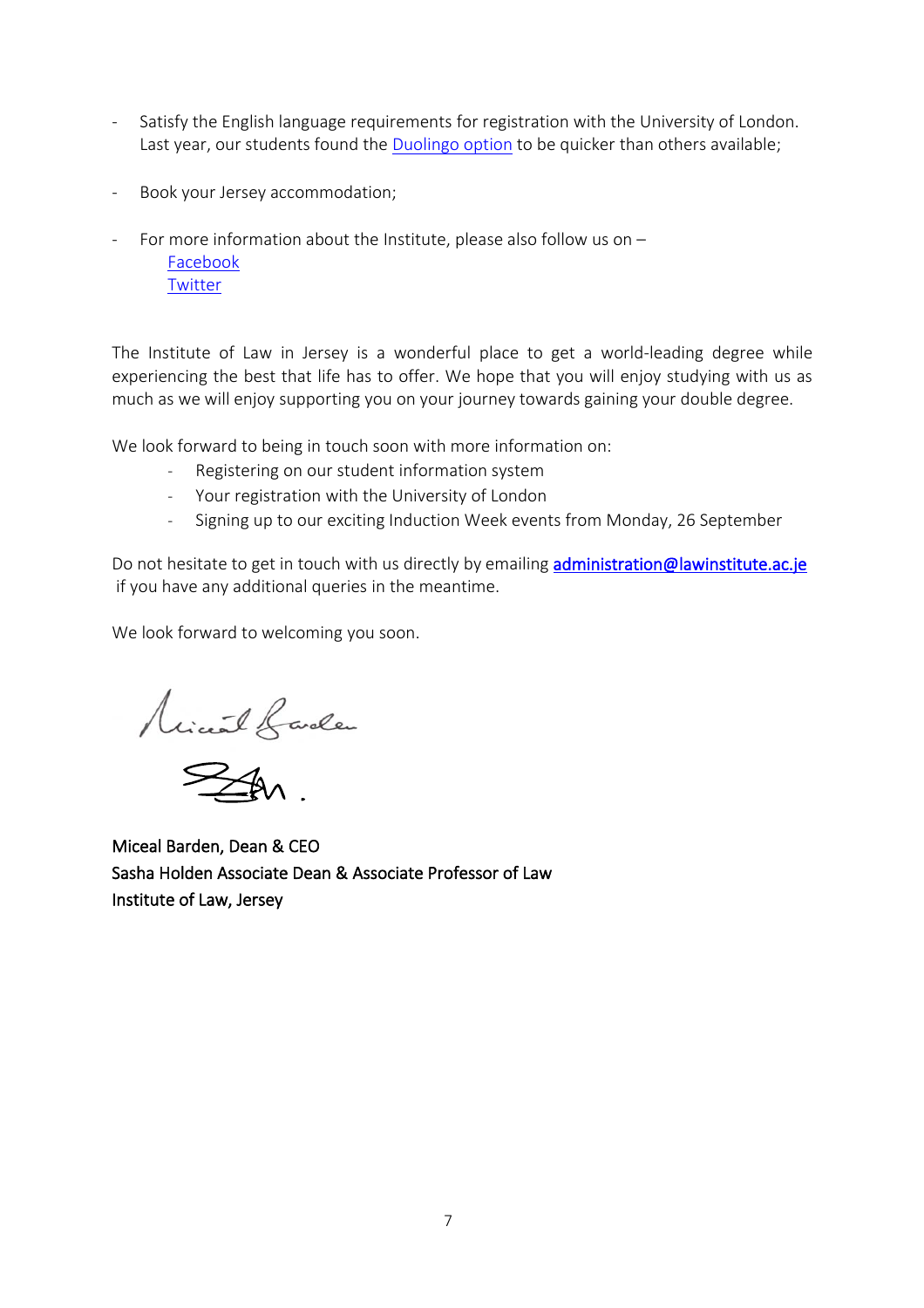#### Appendix A

List of nationalities requiring entry clearance prior to travel to Jersey as a Visitor, or for any other purpose for less than 6 months.

(Further details are available in APPENDIX VISITOR: [VISA NATIONAL LIST in the Jersey Immigration](https://www.gov.je/SiteCollectionDocuments/Travel%20and%20transport/ID%20Jersey%20immigration%20rules.pdf)  [Rules\)](https://www.gov.je/SiteCollectionDocuments/Travel%20and%20transport/ID%20Jersey%20immigration%20rules.pdf)

Afghanistan Albania Algeria Angola Armenia Azerbaijan Bahrain\* Bangladesh Belarus Benin Bhutan Bolivia Bosnia Herzegovina Burkina Faso Burundi Cambodia Cameroon Cape Verde Central African Republic Chad People's Republic of China\* Colombia Comoros Congo Côte d'Ivoire (formerly Ivory Coast) Cuba Democratic Republic of the Congo Djibouti Dominican Republic Ecuador Egypt Equatorial Guinea Eritrea Eswatini (formerly Swaziland) Ethiopia Fiji Gabon Gambia Georgia Ghana Guinea Guinea Bissau Guyana Haiti India Indonesia\*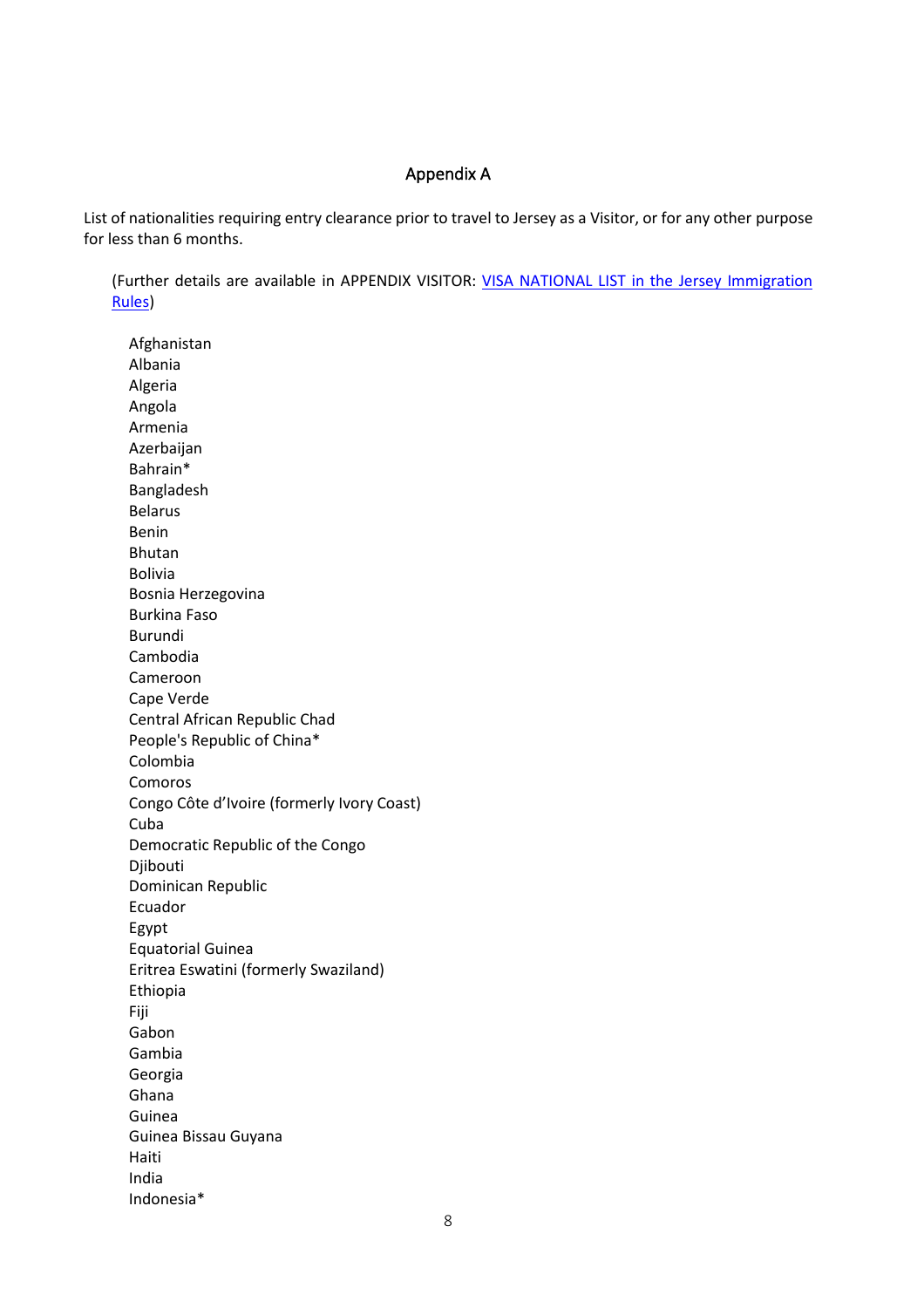Iran Iraq Jamaica Jordan Kazakhstan Kenya Korea (North) Kosovo Kuwait \* Kyrgyzstan Laos Lebanon Lesotho Liberia Libya Madagascar Malawi Mali Mauritania Moldova Mongolia Montenegro Morocco Mozambique Myanmar (formerly Burma) Nepal Niger Nigeria North Macedonia Oman\* Pakistan Peru Philippines Qatar\* Russia Rwanda São Tomé and Principe Saudi Arabia Senegal Serbia Sierra Leone Somalia South Africa\* South Sudan Sri Lanka Sudan Suriname Syria Taiwan\* Tajikistan Tanzania